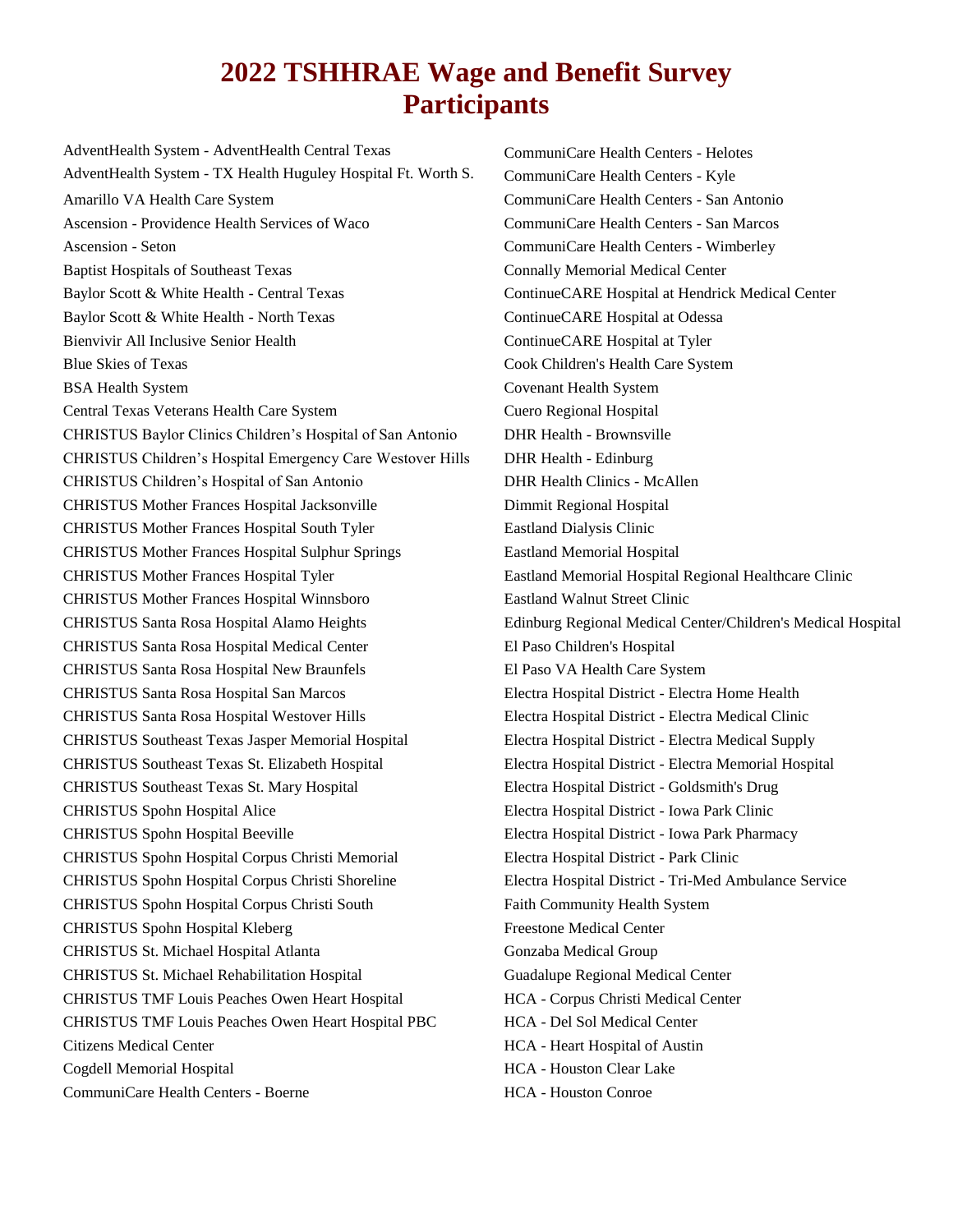HCA - Houston Kingwood HCA - Houston Mainland HCA - Houston Med Center HCA - Houston North Cypress HCA - Houston Northwest HCA - Houston Pearland HCA - Houston Southeast HCA - Houston Tomball HCA - Houston West HCA - Las Palmas Medical Center HCA - Med City Fort Worth HCA - Medical Center Alliance HCA - Medical Center Arlington HCA - Medical Center Lewisville HCA - Medical Center Mckinney HCA - Medical Center Plano HCA - Medical City Dallas HCA - Medical City Denton HCA - Medical City Frisco HCA - Medical City Green Oaks Hospital HCA - Medical City Heart & Spine Hospital HCA - Medical City Las Colinas HCA - Medical City North Hills HCA - Medical City Weatherford HCA - Methodist Boerne Emergency Center HCA - Methodist ER De Zavala Rd. HCA - Methodist ER Helotes HCA - Methodist ER Nacogdoches Rd. HCA - Methodist ER Potranco HCA - Methodist ER Westover Hills HCA - Methodist Hospital HCA - Methodist Hospital South HCA - Methodist Specialty & Transplant Hospital HCA - Methodist Stone Oak Hospital HCA - Methodist Texsan Hospital HCA - Metropolitan Methodist Hospital HCA - North Austin Medical Center HCA - Northeast Methodist Hospital HCA - Rio Grande Regional Hospital HCA - Round Rock Medical Center HCA - South Austin Medical Center HCA - St. David's Georgetown Hospital HCA - St. David's Medical Center HCA - St. David's Surgical Hospital HCA - Texas Orthopedic Hospital HCA - Valley Regional Medical Center

HCA - Womans Hospital of Texas Hendrick Health System Huntsville Memorial Hospital JPS Health Network La Hacienda Treatment Center Longview Regional Medical Center Matagorda County Hospital District McAllen Heart Hospital McAllen Medical Center Memorial Hermann Cypress Hospital Memorial Hermann Greater Heights Hospital Memorial Hermann Health System Memorial Hermann Katy Hospital Memorial Hermann Memorial City Medical Center Memorial Hermann Northeast Hospital Memorial Hermann Orthopedic & Spine Hospital (MHOSH) Memorial Hermann Pearland Hospital Memorial Hermann Physician Network Memorial Hermann Southeast Hospital Memorial Hermann Southwest Hospital Memorial Hermann Sugar Land Hospital Memorial Hermann Texas Medical Center Memorial Hermann The Woodlands Medical Center Memorial Medical Center Methodist Healthcare Ministries Methodist Hospital Stone Oak Rehabilitation Center Michael DeBakey VA Medical Center Midland Memorial Hospital Moore County Hospital District Morningside at Menger Springs Morningside at The Meadows North Texas Medical Center OmniPoint Health Hospital Paris Regional Medical Center Parker County Hospital District Peterson Health Pipeline Healthcare - White Rock Medical Center Shannon Medical Center Shriners Children's South Texas Behavioral Center South Texas Veterans Health Care System St. Mark's Medical Center STHS ER at Alamo STHS ER at McColl STHS ER at Mission STHS ER at Monte Cristo